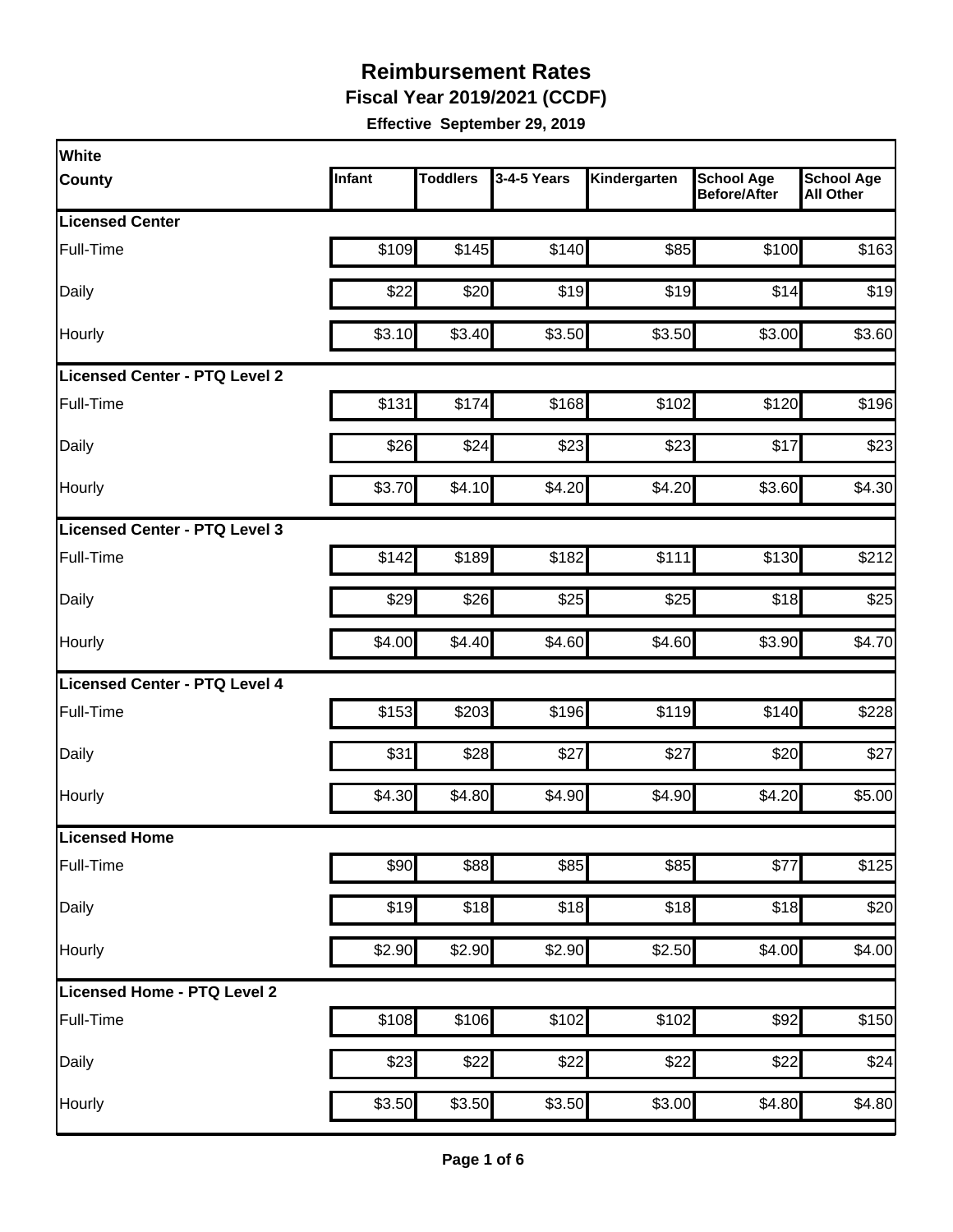**Fiscal Year 2019/2021 (CCDF)** 

| <b>White</b>                             |        |                 |                  |                    |                                          |                                       |
|------------------------------------------|--------|-----------------|------------------|--------------------|------------------------------------------|---------------------------------------|
| <b>County</b>                            | Infant | <b>Toddlers</b> | 3-4-5 Years      | Kindergarten       | <b>School Age</b><br><b>Before/After</b> | <b>School Age</b><br><b>All Other</b> |
| <b>Licensed Home - PTQ Level 3</b>       |        |                 |                  |                    |                                          |                                       |
| Full-Time                                | \$117  | \$114           | \$111            | \$111              | \$100                                    | \$163                                 |
| Daily                                    | \$25   | \$23            | \$23             | \$23               | \$23                                     | \$26                                  |
| Hourly                                   | \$3.80 | \$3.80          | \$3.80           | \$3.30             | \$5.20                                   | \$5.20                                |
| Licensed Home - PTQ Level 4              |        |                 |                  |                    |                                          |                                       |
| Full-Time                                | \$126  | \$123           | \$119            | \$119              | \$108                                    | \$175                                 |
| Daily                                    | \$27   | \$25            | \$25             | \$25               | \$25                                     | \$28                                  |
| Hourly                                   | \$4.10 | \$4.10          | \$4.10           | \$3.50             | \$5.60                                   | \$5.60                                |
| <b>Registered Ministry</b>               |        |                 |                  |                    |                                          |                                       |
| Full-Time                                | \$94   | \$89            | \$78             | \$73               | \$35                                     | \$25                                  |
| Daily                                    | \$22   | \$20            | \$19             | \$15               | \$7                                      | \$18                                  |
| Hourly                                   | \$3.10 | \$3.20          | \$3.20           | \$3.20             | \$3.00                                   | \$3.20                                |
| <b>Registered Ministry - PTQ Level 1</b> |        |                 |                  |                    |                                          |                                       |
| Full-Time                                | \$102  | \$117           | \$109            | \$79               | \$68                                     | \$94                                  |
| Daily                                    | \$22   | \$20            | \$19             | \$17               | \$11                                     | \$19                                  |
| Hourly                                   | \$3.10 | \$3.30          | \$3.40           | \$3.40             | \$3.00                                   | \$3.40                                |
| <b>Registered Ministry - PTQ Level 2</b> |        |                 |                  |                    |                                          |                                       |
| Full-Time                                | \$131  | \$174           | \$168            | \$102              | \$120                                    | \$196                                 |
| Daily                                    | \$26   | \$24            | $\overline{$}23$ | \$23               | \$17                                     | \$23                                  |
| Hourly                                   | \$3.70 | \$4.10          | \$4.20           | \$4.20             | \$3.60                                   | \$4.30                                |
| <b>Registered Ministry - PTQ Level 3</b> |        |                 |                  |                    |                                          |                                       |
| Full-Time                                | \$142  | \$189           | \$182            | \$111              | \$130                                    | \$212                                 |
| Daily                                    | \$29   | \$26            | \$25             | \$25               | \$18                                     | \$25                                  |
| Hourly                                   | \$4.00 | \$4.40          | \$4.60           | $\overline{$4.60}$ | \$3.90                                   | \$4.70                                |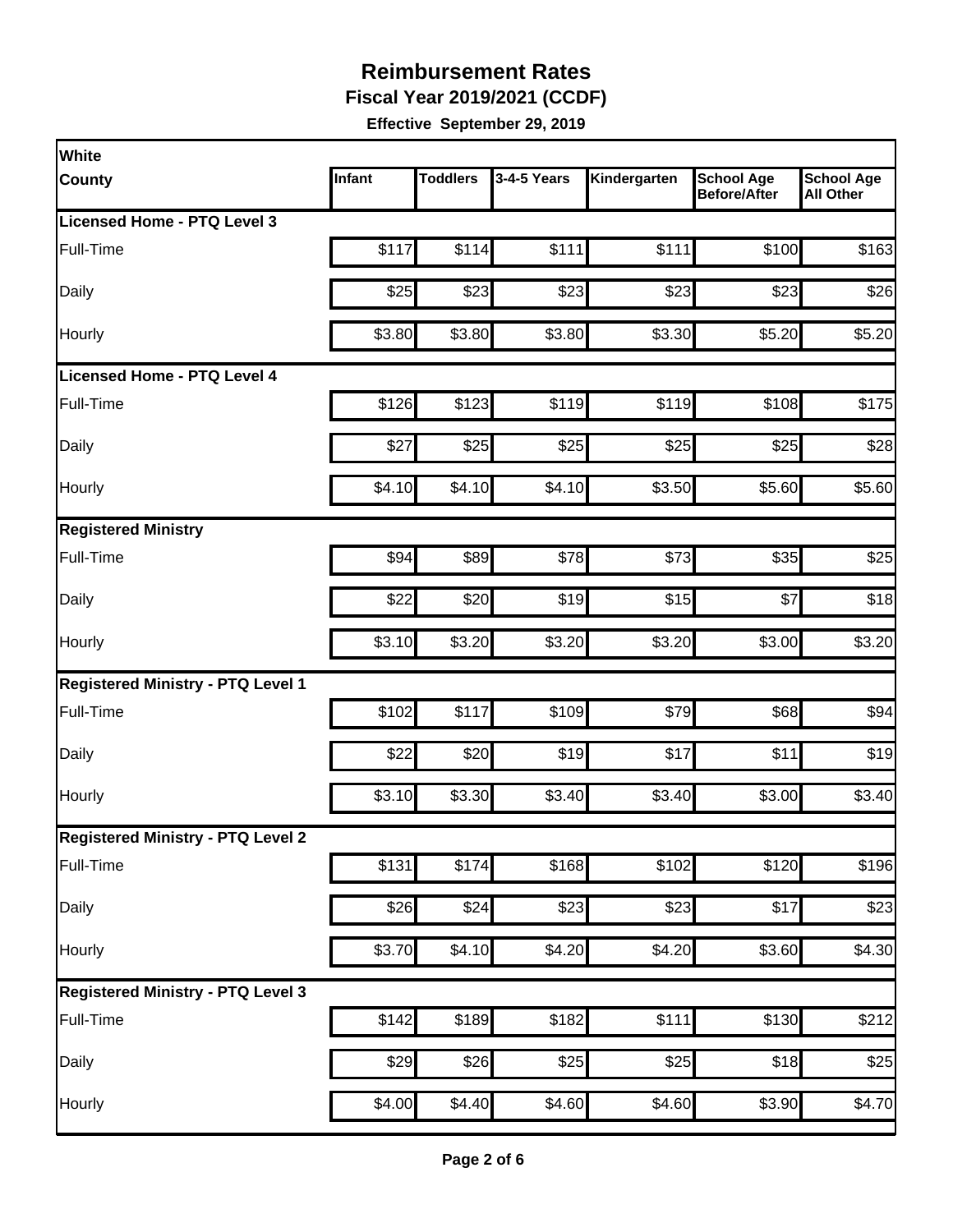**Fiscal Year 2019/2021 (CCDF)** 

| White                                    |        |                 |             |              |                                          |                                       |  |  |  |
|------------------------------------------|--------|-----------------|-------------|--------------|------------------------------------------|---------------------------------------|--|--|--|
| <b>County</b>                            | Infant | <b>Toddlers</b> | 3-4-5 Years | Kindergarten | <b>School Age</b><br><b>Before/After</b> | <b>School Age</b><br><b>All Other</b> |  |  |  |
| <b>Registered Ministry - PTQ Level 4</b> |        |                 |             |              |                                          |                                       |  |  |  |
| Full-Time                                | \$153  | \$203           | \$196       | \$119        | \$140                                    | \$228                                 |  |  |  |
| Daily                                    | \$31   | \$28            | \$27        | \$27         | \$20                                     | \$27                                  |  |  |  |
| Hourly                                   | \$4.30 | \$4.80          | \$4.90      | \$4.90       | \$4.20                                   | \$5.00                                |  |  |  |
| <b>Exempt Center</b>                     |        |                 |             |              |                                          |                                       |  |  |  |
| Full-Time                                | \$94   | \$89            | \$78        | \$73         | \$35                                     | \$25                                  |  |  |  |
| Daily                                    | \$22   | \$20            | \$19        | \$15         | \$7                                      | \$18                                  |  |  |  |
| Hourly                                   | \$3.10 | \$3.20          | \$3.20      | \$3.20       | \$3.00                                   | \$3.20                                |  |  |  |
| <b>Accredited Exempt Center</b>          |        |                 |             |              |                                          |                                       |  |  |  |
| Full-Time                                | \$120  | \$100           | \$92        | \$81         | \$61                                     | \$88                                  |  |  |  |
| Daily                                    | \$24   | \$22            | \$21        | \$21         | \$15                                     | \$21                                  |  |  |  |
| Hourly                                   | \$3.40 | \$3.70          | \$3.90      | \$3.90       | \$3.30                                   | \$4.00                                |  |  |  |
| <b>Exempt Home</b>                       |        |                 |             |              |                                          |                                       |  |  |  |
| Full-Time                                | \$86   | \$79            | \$79        | \$40         | \$28                                     | \$71                                  |  |  |  |
| Daily                                    | \$15   | \$15            | \$14        | \$13         | $\frac{1}{2}$                            | \$14                                  |  |  |  |
| Hourly                                   | \$2.50 | \$1.60          | \$1.60      | \$1.90       | \$1.60                                   | \$2.10                                |  |  |  |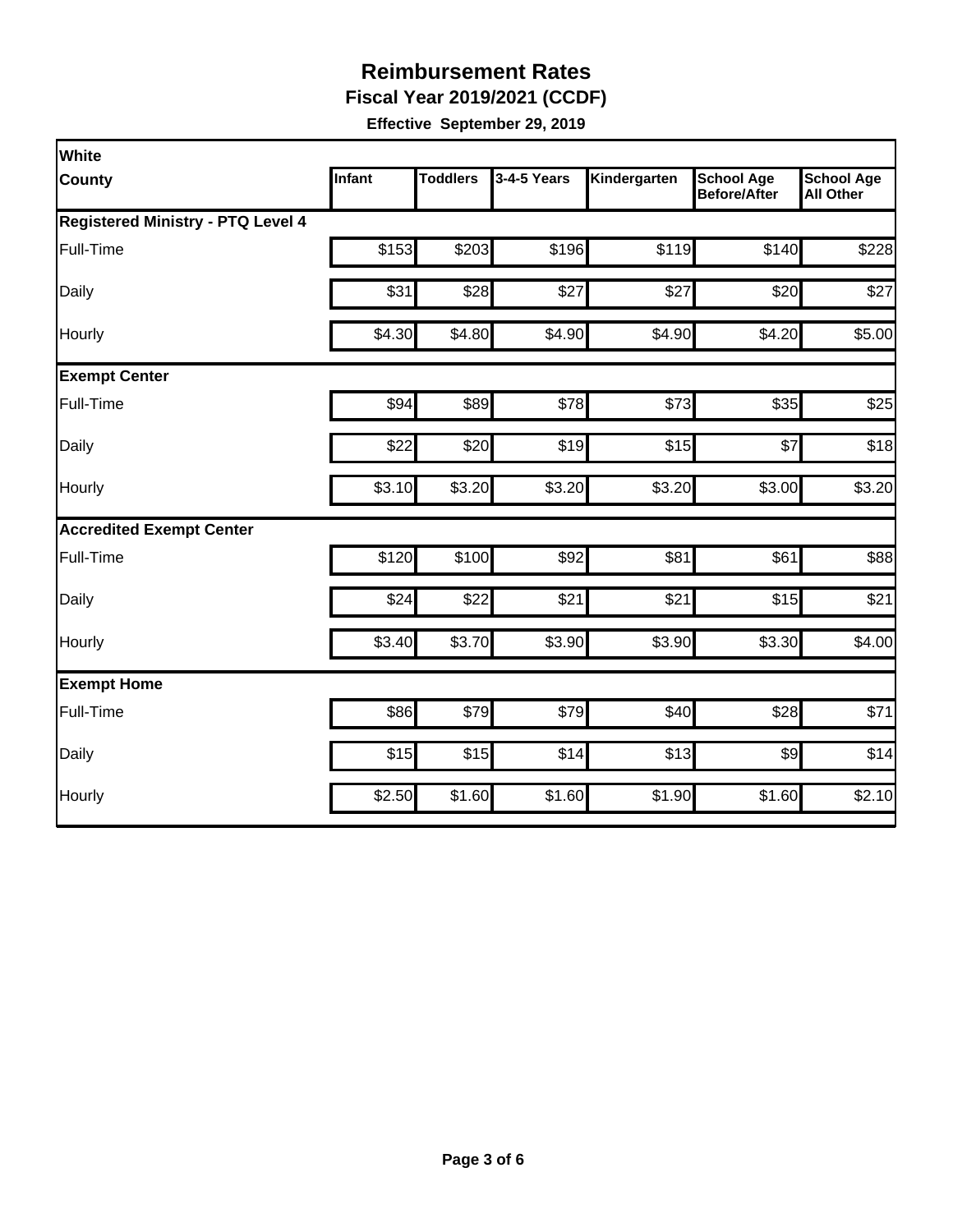#### **Reimbursement Rates School Year 2019/2021 (OMW Pre-K)**

| <b>White</b>                  |        |                 |             |              |                                          |                                       |
|-------------------------------|--------|-----------------|-------------|--------------|------------------------------------------|---------------------------------------|
| <b>County</b>                 | Infant | <b>Toddlers</b> | 3-4-5 Years | Kindergarten | <b>School Age</b><br><b>Before/After</b> | <b>School Age</b><br><b>All Other</b> |
| Licensed Center - PTQ Level 3 |        |                 |             |              |                                          |                                       |
| Full-Time                     |        |                 | \$200.20    |              |                                          |                                       |
| Daily                         |        |                 |             |              |                                          |                                       |
| Hourly                        |        |                 |             |              |                                          |                                       |
| Licensed Center - PTQ Level 4 |        |                 |             |              |                                          |                                       |
| Full-Time                     |        |                 | \$215.60    |              |                                          |                                       |
| Daily                         |        |                 |             |              |                                          |                                       |
| Hourly                        |        |                 |             |              |                                          |                                       |
| Licensed Home - PTQ Level 3   |        |                 |             |              |                                          |                                       |
| Full-Time                     |        |                 | \$122.10    |              |                                          |                                       |
| Daily                         |        |                 |             |              |                                          |                                       |
| Hourly                        |        |                 |             |              |                                          |                                       |
| Licensed Home - PTQ Level 4   |        |                 |             |              |                                          |                                       |
| Full-Time                     |        |                 | \$130.90    |              |                                          |                                       |
| Daily                         |        |                 |             |              |                                          |                                       |
| Hourly                        |        |                 |             |              |                                          |                                       |
| VCP Ministry - PTQ Level 0    |        |                 |             |              |                                          |                                       |
| Full-Time                     |        |                 | \$85.80     |              |                                          |                                       |
| Daily                         |        |                 |             |              |                                          |                                       |
| Hourly                        |        |                 |             |              |                                          |                                       |
| VCP Ministry - PTQ Level 3    |        |                 |             |              |                                          |                                       |
| Full-Time                     |        |                 | \$200.20    |              |                                          |                                       |
| Daily                         |        |                 |             |              |                                          |                                       |
| Hourly                        |        |                 |             |              |                                          |                                       |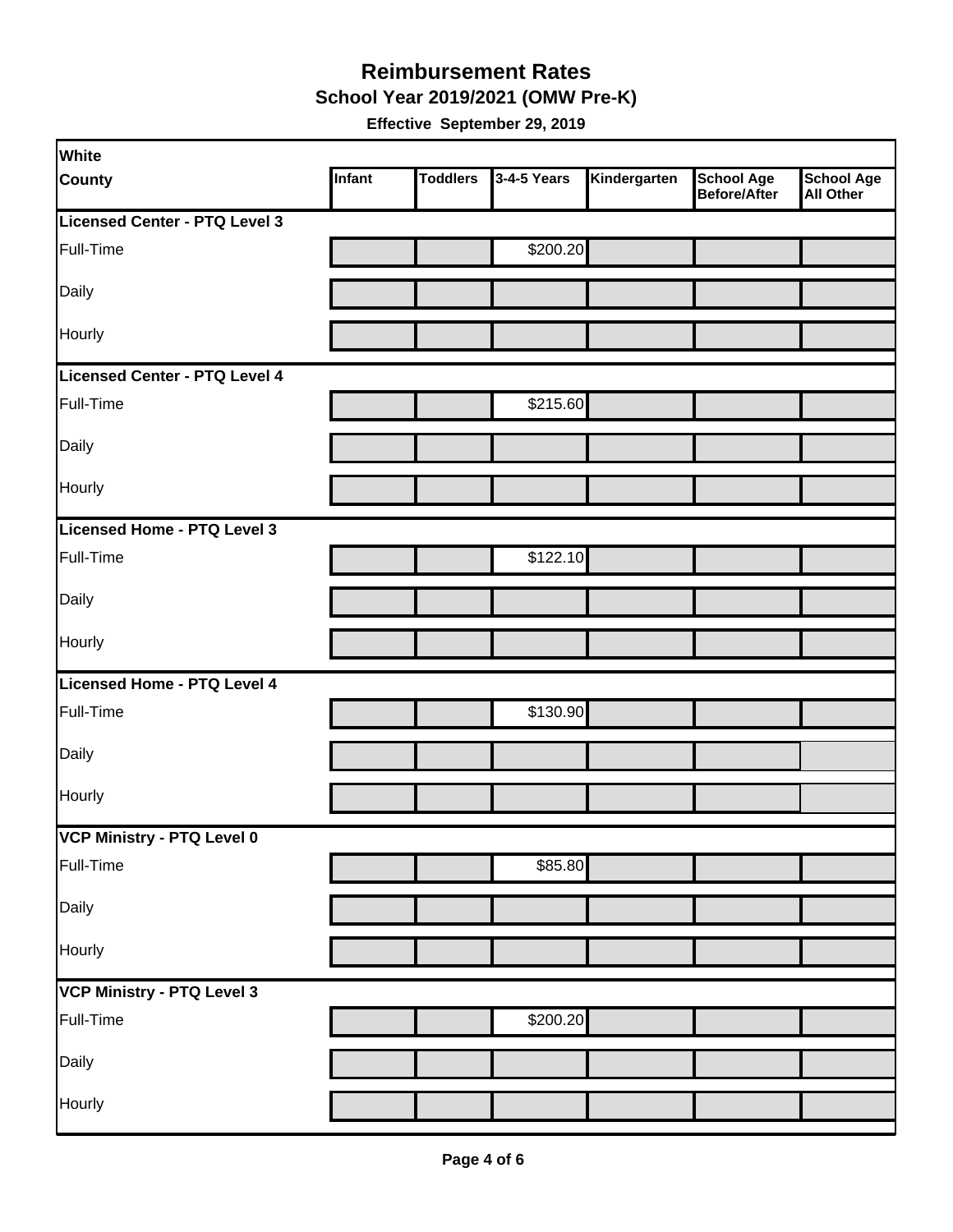**School Year 2019/2021 (OMW Pre-K)** 

| White                                   |        |                 |             |              |                                   |                                       |
|-----------------------------------------|--------|-----------------|-------------|--------------|-----------------------------------|---------------------------------------|
| <b>County</b>                           | Infant | <b>Toddlers</b> | 3-4-5 Years | Kindergarten | <b>School Age</b><br>Before/After | <b>School Age</b><br><b>All Other</b> |
| VCP Ministry - PTQ Level 4              |        |                 |             |              |                                   |                                       |
| Full-Time                               |        |                 | \$215.60    |              |                                   |                                       |
| Daily                                   |        |                 |             |              |                                   |                                       |
| Hourly                                  |        |                 |             |              |                                   |                                       |
| Private Accredited School - PTQ Level 0 |        |                 |             |              |                                   |                                       |
| Full-Time                               |        |                 | \$154.00    |              |                                   |                                       |
| Daily                                   |        |                 |             |              |                                   |                                       |
| Hourly                                  |        |                 |             |              |                                   |                                       |
| Private Accredited School - PTQ Level 1 |        |                 |             |              |                                   |                                       |
| Full-Time                               |        |                 | \$154.00    |              |                                   |                                       |
| Daily                                   |        |                 |             |              |                                   |                                       |
| Hourly                                  |        |                 |             |              |                                   |                                       |
| Private Accredited School - PTQ Level 2 |        |                 |             |              |                                   |                                       |
| Full-Time                               |        |                 | \$184.80    |              |                                   |                                       |
| Daily                                   |        |                 |             |              |                                   |                                       |
| Hourly                                  |        |                 |             |              |                                   |                                       |
| Private Accredited School - PTQ Level 3 |        |                 |             |              |                                   |                                       |
| Full-Time                               |        |                 | \$200.20    |              |                                   |                                       |
| Daily                                   |        |                 |             |              |                                   |                                       |
| Hourly                                  |        |                 |             |              |                                   |                                       |
| Private Accredited School - PTQ Level 4 |        |                 |             |              |                                   |                                       |
| Full-Time                               |        |                 | \$215.60    |              |                                   |                                       |
| Daily                                   |        |                 |             |              |                                   |                                       |
| Hourly                                  |        |                 |             |              |                                   |                                       |